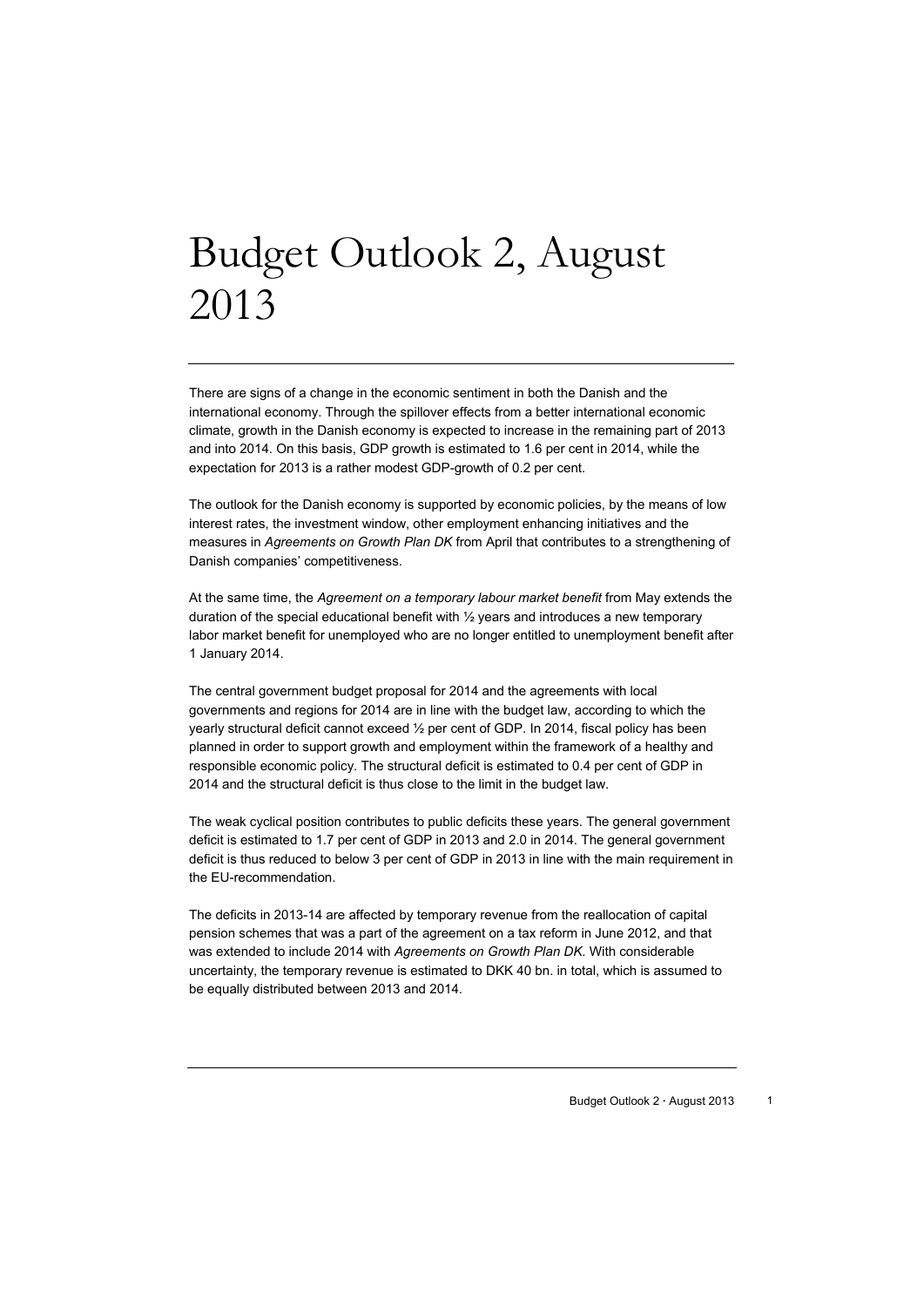Due to reallocation in the pension sector from schemes with a guaranteed yield in each year to schemes in which each years yield reflects market returns, the revenue from pension yield tax includes temporary revenues of DKK 2bn in both 2013 and 2014.

Without these temporary revenues, the general government deficit is estimated to 2.9 per cent of GDP in 2013 and 3.2 per cent of GDP in 2014.

The budget law introduces expenditure ceilings for central government, local government, and regions. The first expenditure ceilings, covering the period 2014-17, were adopted in June by a broad majority in the Parliament. The budget proposal for 2014 and the agreements with local governments and regions for 2014 are in line with the agreed expenditure ceilings, *cf. table 1.*

| Table 1<br><b>Expenditure ceilings, 2014</b>            | Central govern-                           | Central gov-                                      | Local govern                                 | Regional sub-<br>ceiling for | Regional sub-<br>ceiling for de- |
|---------------------------------------------------------|-------------------------------------------|---------------------------------------------------|----------------------------------------------|------------------------------|----------------------------------|
| DKK bn (2014-prices)                                    | ment subceiling<br>for operating<br>costs | ernment sub-<br>ceiling for in-<br>come transfers | ment expenditu health expendi-<br>re ceiling | tures                        | velopment ex-<br>penditure       |
| Ceiling                                                 | 185.8                                     | 253.1                                             | 230.1                                        | 102.6                        | 2.9                              |
| Budget proposal 2014<br>and local government<br>budgets | 185.8                                     | 251.4                                             | 230.1                                        | 102.6                        | 2.9                              |

## General government finances

The estimates for general government finances in 2013 and 2014 are based on the short term projection for the Danish economy, *cf. Economic Survey, August 2013*.

Furthermore, the estimate for 2013 are based on the central government budget for 2013, an updated status for central government spending in 2013, local government budgets for 2013, and the agreement between the government and Local Governments Denmark (January 2013) to increase investments by DKK 2bn in 2013 within an unchanged budget framework by lowering consumption expenditure. In addition, the effects of the collective wage agreements in the public sector, *Agreement on a temporary labor market benefit,* and the parts of *Agreements on Growth Plan DK* that have impact in 2013, have been taken into account.

For 2014, the estimate for the general government balance reflects the central government budget proposal for 2014 and the agreements with local governments and regions for 2014, which are in line with the budget law and the expenditure ceilings. In addition, the impact of *Agreement on a temporary labor market benefit* and *Agreements on Growth Plan DK –*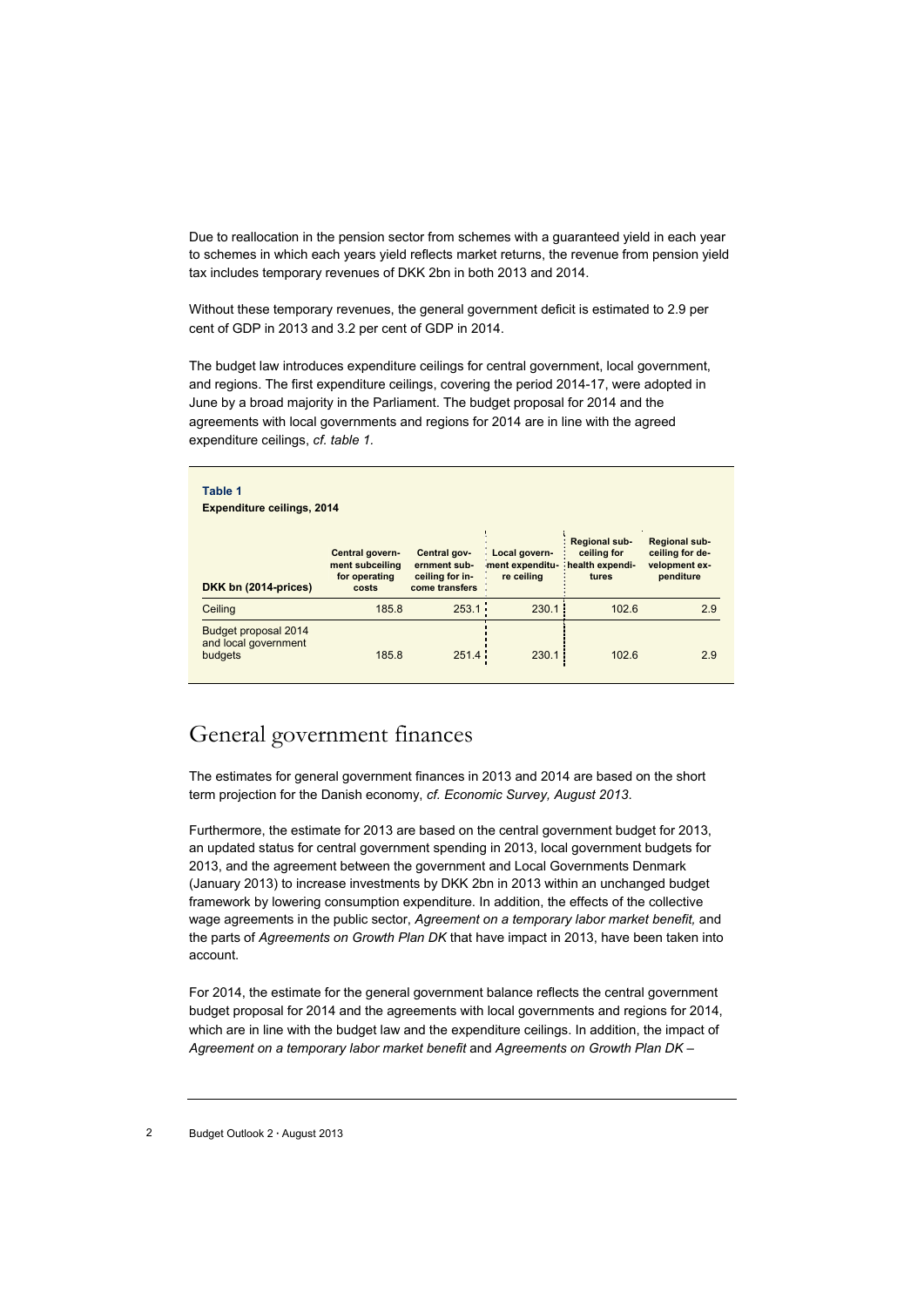including the agreements on a cash benefit reform, a reform of study grants, cross-border shopping etc. – have been taken into account.

Based on economic policies and the short term projections, the general government deficit is estimated to 1.7 per cent of GDP in 2013 (DKK 31¼bn) and 2.0 per cent of GDP in 2014 (DKK 38½bn), *cf. table 2*.

Detailed information about the general government finances can be found in annex 1.

| Table 2<br>General government budget balance, 2007-2014 |      |      |         |         |               |         |         |         |  |
|---------------------------------------------------------|------|------|---------|---------|---------------|---------|---------|---------|--|
|                                                         | 2007 | 2008 | 2009    | 2010    | 2011          | 2012    | 2013    | 2014    |  |
| DKK bn current prices                                   |      |      |         |         |               |         |         |         |  |
| May 2013                                                | 81.4 | 57.6 | $-46.1$ |         | $-47.4 -34.9$ | $-75.4$ | $-23.0$ | $-31.1$ |  |
| August 2013                                             | 81.4 | 57.6 | $-46.1$ | $-47.4$ | $-34.9$       | $-77.5$ | $-31.2$ | $-38.5$ |  |
| August 2013 (per cent of GDP)                           | 4.8  | 3.3  | $-2.8$  | $-2.7$  | $-2.0$        | $-4.2$  | $-1.7$  | $-2.0$  |  |

Compared to the short term projection in May the general government budget deficit has been upward adjusted by DKK 8¼bn in 2013 and DKK 7½bn in 2014, *cf. table 3*. The revision reflects among other things lower expected revenue from pension yield taxation in 2013 (approx. DKK 6bn) and a downward adjustment of revenues from personal taxes and labour market contributions in 2013 and 2014 (approx. DKK 1.5bn in 2013 and DKK 3bn in 2014). Furthermore, public investments have been upward adjusted by DKK 2¼bn in 2014 following the agreements with local governments and regions for 2014 and the central government budget proposal for 2014.

The structural deficit is estimated to 0.2 per cent of GDP in 2013 and 0.4 per cent of GDP in 2014, and the structural deficit in 2014 is thus close to the limit in the budget law. The structural deficit has been upward adjusted by  $\frac{1}{4}$  per cent of GDP compared to the projection in May. This should among other things be seen in light of the higher level of public investments in 2014 (about 0.1 per cent of GDP).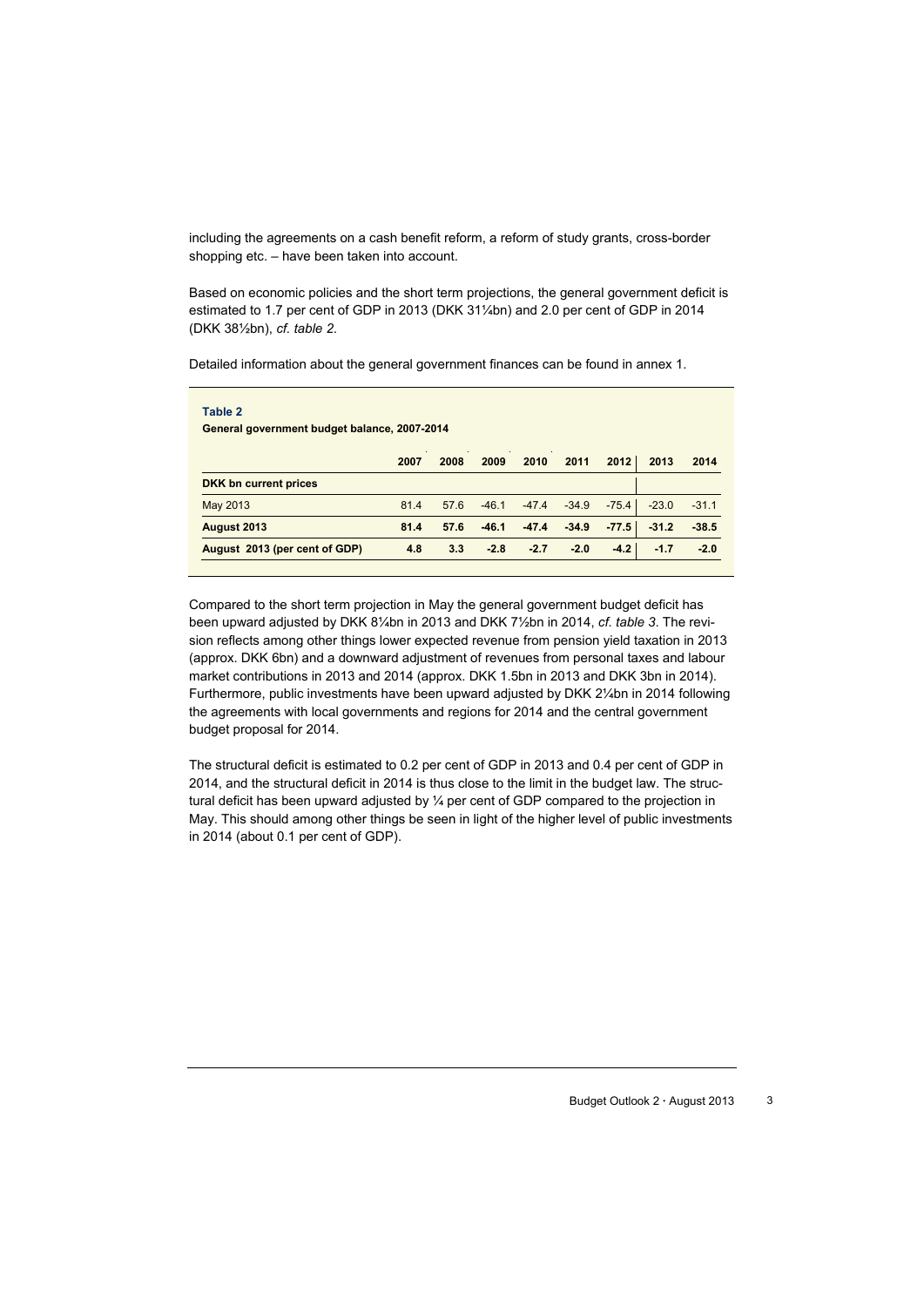#### **Table 3**

**Revision of the general government budget balance from May to August** 

|                                                                           | 2012           | 2013   | 2014           |
|---------------------------------------------------------------------------|----------------|--------|----------------|
| DKK bn, current prices                                                    |                |        |                |
| North Sea oil and gas exploration activities                              | 0.5            | 1.2    | 0.7            |
| Corporate taxes excluding North Sea oil and gas<br>exploration activities | $-0.4$         | $-0.4$ | $-0.2$         |
| Pension yield taxation                                                    | 0.0            | $-5.9$ | 0 <sub>1</sub> |
| Labour market contribution                                                | 0.0            | $-0.2$ | $-0.3$         |
| Personal taxes etc.                                                       | $-1.5$         | $-1.2$ | $-2.7$         |
| <b>Value Added Tax</b>                                                    | 0.0            | 0.8    | 0.2            |
| Vehicle registration tax                                                  | 0.0            | 0.8    | 1.0            |
| Other taxes and duties                                                    | $-0.2$         | $-0.5$ | 0.5            |
| <b>Public consumption expenditures</b>                                    | $-1.5$         | 0.3    | 0.8            |
| <b>Public investment expenditures</b>                                     | $-1.3$         | 0.0    | $-2.3$         |
| Income transfers                                                          | $-0.7$         | 0.3    | $-0.3$         |
| Net interest expenditures and dividends                                   | 0 <sub>2</sub> | $-28$  | $-38$          |
| <b>Subsidies</b>                                                          | 1.1            | $-0.2$ | $-14$          |
| Other expenditures and revenues                                           | 1.8            | $-0.4$ | 0.2            |
| <b>Total revision of general government budget balance</b>                | $-2.1$         | $-8.2$ | $-7.4$         |

Note: Negative numbers imply reductions of the surplus due to reduced revenues or increased expenditures, and positive numbers imply increases in the surplus due to increased revenues or decreased expenditures.

The expenditure burden, i.e. the ratio of government expenditure to GDP, is estimated to amount to approx. 56¾ per cent of GDP in 2013 and 56 per cent of GDP in 2014, *cf. table 4*  and *annex 2*. In 2012 the expenditure burden was 58¼ per cent of GDP, reflecting among other things the repayment of early retirement contributions. Disregarding the effect from repayments of early retirement contributions in 2012, the expenditure burden is expected to be almost unchanged from 2012 to 2013, while the expenditure burden is reduced by around  $\frac{3}{4}$ per cent of GDP from 2013 to 2014.

From 2012 to 2014 public consumption is expected to be reduced from 28.6 per cent of GDP to 28.2 per cent of GDP. This reflects a dampened development in nominal public consumption expenditures due to a moderate wage development and the effect of the agreement to increase local government investments by DKK 2bn in 2013 financed by lower consumption expenditure, *Agreements on Growth Plan DK* and *Agreement on a temporary labor market benefit*.

Furthermore, public investment as a share of GDP is expected to decrease from 2.5 per cent in 2012 to 2.3 per cent of GDP in 2014. This should be viewed in light of the fact that public

#### 4 Budget Outlook 2 **·** August 2013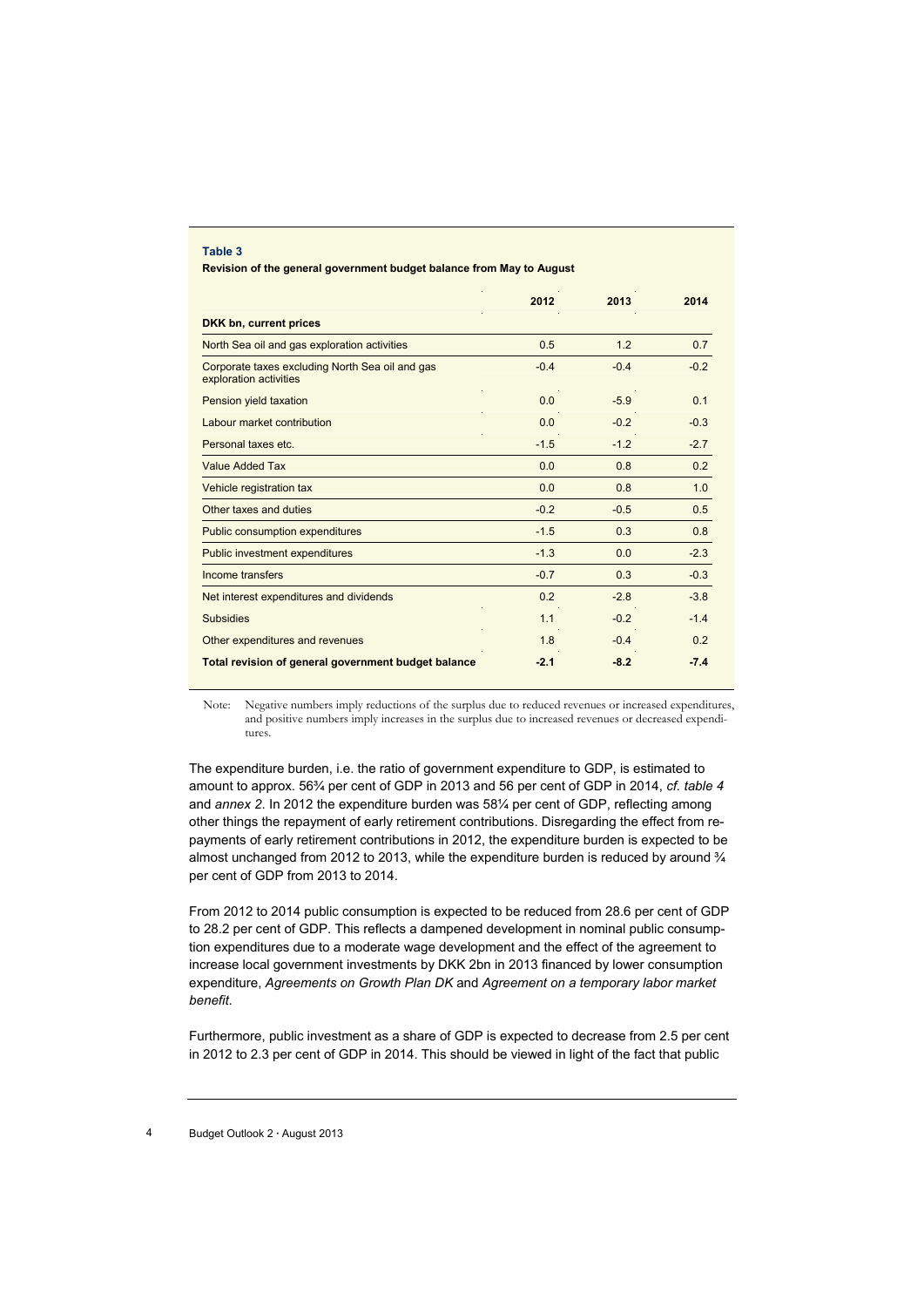investments were exceptionally high in 2012 due to frontloading of public investments in the *Kick-start.* In 2013 and 2014 public investments remain high and public investments as a share of GDP continues to exceed the average of 1.8 per cent of GDP in 1983-2010.

|                    | 2007 | 2008 | 2009 | 2010 | 2011 | 2012 | 2013 | 2014 |
|--------------------|------|------|------|------|------|------|------|------|
| Per cent of GDP    | a.   |      |      |      |      |      |      |      |
| Expenditure burden | 50.0 | 50.6 | 56.8 | 56.3 | 56.3 | 58.3 | 56.7 | 56.0 |
| Tax burden         | 49.1 | 47.9 | 47.9 | 47.6 | 47.9 | 48.2 | 49.6 | 48.9 |
| Revenue burden     | 54.8 | 53.9 | 54.1 | 53.6 | 54.4 | 54.0 | 55.0 | 54.0 |

The tax burden amounts to 48.2 per cent of GDP in 2012 and is estimated to 49.6 per cent of GDP in 2013 and 48.9 per cent of GDP in 2014. The temporary revenue from reallocation of capital pension schemes increases personal taxes (and thereby the tax burden) by approx. 1.1 per cent of GDP in 2013 and 2014.

The increase in the tax burden from 2012 to 2013 also reflects tax increases in *Spring Package 2.0*, the *Fiscal Consolidation Agreement* and in the central government budget for 2012.

From 2013 to 2014 the tax burden is reduced by approx. ¾ per cent of GDP. The lower tax burden in 2014 mainly reflects a normalisation of the revenue from pension yield taxation. The tax burden in 2014 is also affected by the gradual reduction of the corporate tax rate and lower duties in *Agreements on Growth Plan DK.*

Detailed information about the expenditure, tax, and revenue burden can be found in annex 2.

### Fiscal stance

The *fiscal effect* is an indicator of fiscal policy stance. The fiscal effect measures the impact of fiscal policy changes on economic activity. The economic policy of 2012-14 is determined in order to support growth and employment within the fiscal framework of the budget law and the Danish EU-recommendation.

Fiscal policy and other economic policy initiatives from 2012 and onwards are estimated to increase the GDP-*level* by 0.4 per cent of GDP in both 2013 and in 2014. Thus, fiscal policy and other economic-political initiatives are approximately neutral in terms of GDP-growth for 2014. This includes a contribution of 0.1 per cent from the one-year fiscal effect, *cf. table 5*. The one-year fiscal effect in 2014, measuring the immediate effect of the fiscal policy on the economic activity, reflects among other things the growth in public investments in 2014.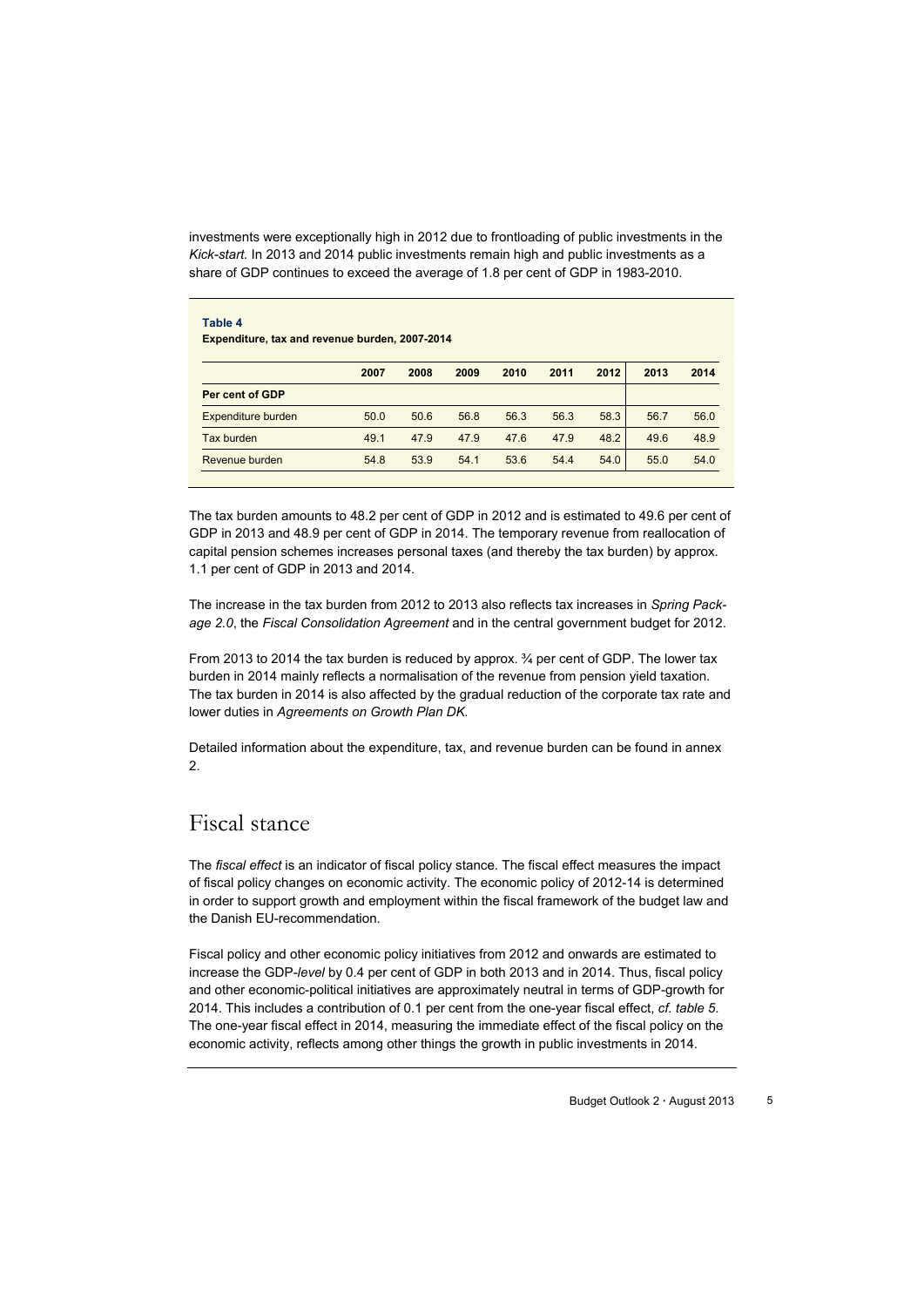| Table 5                                                |      |                       |                 |      |        |                          |            |      |
|--------------------------------------------------------|------|-----------------------|-----------------|------|--------|--------------------------|------------|------|
| <b>Fiscal effect, 2007-2014</b>                        |      |                       |                 |      |        |                          |            |      |
|                                                        | 2007 | 2008<br>$\Delta \tau$ | 2009            | 2010 | 2011   | 2012                     | 2013       | 2014 |
| Per cent of GDP                                        |      |                       | <b>Contract</b> |      |        |                          |            |      |
| <b>Expenditures</b>                                    | 0.1  | 0.0                   | 1.1             | 0.3  | $-0.5$ | 0.0                      | $-0.1$     | 0.1  |
| <b>Revenues</b>                                        | 0.0  | 0.1                   | 0.1             | 0.3  | $-0.1$ | $0.1^{1}$                | $-0.3^{1}$ | 0.0  |
| Fiscal effect. incl. early<br>retirement contributions | 0.1  | 0.1                   | 1.2             | 0.5  | $-0.6$ | $0.2^{1}$                | $-0.4^{1}$ | 0.1  |
| Special pension scheme (SP)                            |      |                       | 0.3             | 0.0  | $-0.2$ | $\overline{\phantom{a}}$ |            |      |

1) Incl. repayment of early retirement contributions.

The fiscal effect of -0.4 per cent of GDP in 2013 mainly reflects the discontinuation of the repayment of early retirement contributions in 2012. The fiscal effect in 2013 is downward adjusted by 0.1 per cent of GDP compared to the projection in May due to lower growth rates of public consumption and public investments in light of a higher level in 2012 than anticipated in May. The higher level of public consumption and public investments in 2012 contributes to an upward adjustment of the fiscal effect by 0.2 per cent of GDP in 2012.

In 2014 the fiscal effect is estimated to 0.1 per cent of GDP. The estimate for 2014 is based on the agreement with local governments and regions from June 2014 and the central government budget proposal for 2014 which includes the effects of *Agreements on Growth Plan DK* and *Agreement on a temporary labour market benefit.* Fiscal policy in 2014 is thus determined within the framework of the budget law and the expenditure ceilings. The one-year fiscal effect in 2014 should be seen in light of the planned growth in public investments.

The planned fiscal policy should be viewed in the context of a very expansionary monetary policy and very low interest rates. The responsible and credible economic policy – that complies with the Budget Law and the EU-recommendation – contributes to maintain confidence to economic policy and low interest rates for the benefit of growth and employment.

### Structural budget balance

The structural budget balance is calculated by adjusting the actual general government budget balance for the estimated impact on the budget from the cyclical position of the economy and other temporary factors.

The structural budget balance is estimated to improve from a deficit of 1.7 per cent of GDP in 2010 to a deficit of 0.2 per cent of GDP in 2013, *cf. Figure 1*. Thereby, Denmark will meet the requirement in the EU-recommendation to reduce the structural deficit by 1½ per cent of GDP in 2011-2013.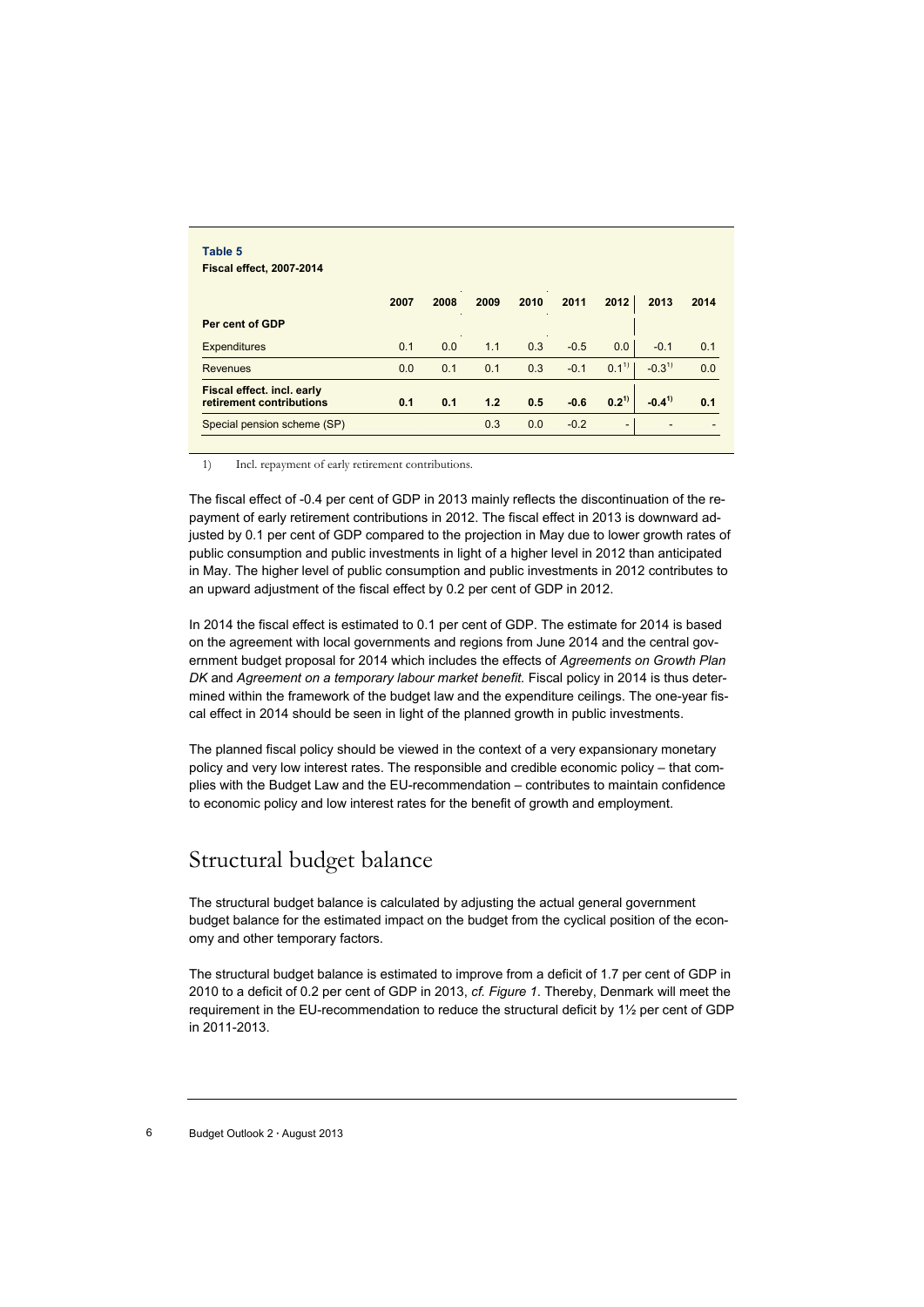In 2014, the structural budget deficit is estimated to 0.4 per cent of GDP. The structural budget deficit is thus close to the limit of the budget law, according to which the yearly structural budget deficit must not exceed ½ per cent of GDP.

The structural deficit in 2014 is upward adjusted by ¼ per cent of GDP compared to the projection in May. This should be seen in light of the higher level of public investments in 2014 (about 0.1 per cent of GDP). In addition, lower revenues are expected from personal taxes and labor market contributions as well as higher expenditures on subsidies etc. The larger expected actual deficit in 2014 therefore primarily reflects revised estimates for budget components that – with a fairly unchanged economic environment – affect the structural balance.



# Central government finances

The general government deficit is budgeted to DKK 31.2bn on the central government budget proposal of 2014 on the current, investment, and lending account – the so-called CILaccount<sup>1</sup> – corresponding to 1.6 per cent of GDP, cf. table 6. The CIL-account deficit in 2013 is estimated to DKK 17.3bn corresponding to -0.9 per cent of GDP.

<sup>1</sup> The CIL-account differs from the national account based on the central government balance with respect to the accruals concept (e.g. taxes), the treatment of financial transactions etc. In addition, some institutions that are part of the central government accounts are not considered part of the central government sector in the national accounts, and some institutions that are not part of the central government accounts are considered part of the central government sector.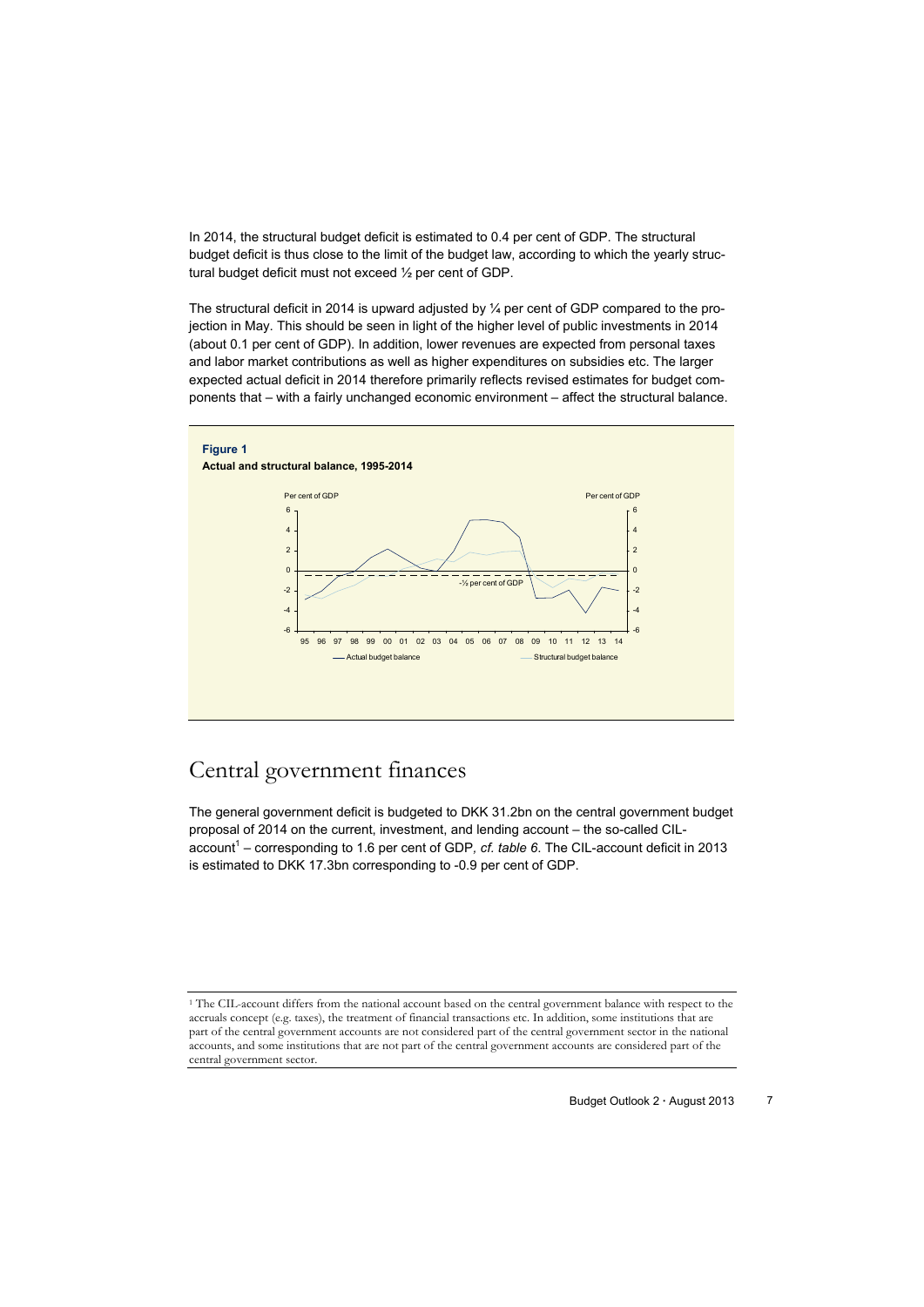|                           |         | 2013          |        | 2014         |
|---------------------------|---------|---------------|--------|--------------|
|                           | May     | <b>August</b> | Diff.  | <b>FFL14</b> |
| DKK bn, current prices    |         |               |        |              |
| <b>Total revenues</b>     | 662.0   | 666.7         | 4.7    | 666.1        |
| <b>Total expenditures</b> | 686.6   | 684.0         | $-2.6$ | 697.2        |
| <b>CIL-account</b>        | $-24.6$ | $-17.3$       | 7.3    | $-31.2$      |

The higher CIL-account deficit in 2014 compared to 2013 reflects an increase in the central government expenditures as well as lower expected revenues from pension yield taxation and value added tax in 2014.

# Central government financing requirement and debt

Central government debt measured as a percentage of GDP is estimated to increase from 26¾ per cent of GDP in 2012 to 28½ per cent of GDP in 2014, corresponding to an increase of approx. 1¾ percentage points, *cf. table 6*. Measured in nominal terms, central government debt is estimated to increase from DKK 486½bn in 2012 to DKK 546bn in 2014 corresponding to an increase of DKK 59½bn over the two years.

The increase in debt from 2012 to 2014 primarily reflects the deficit on the central government finances.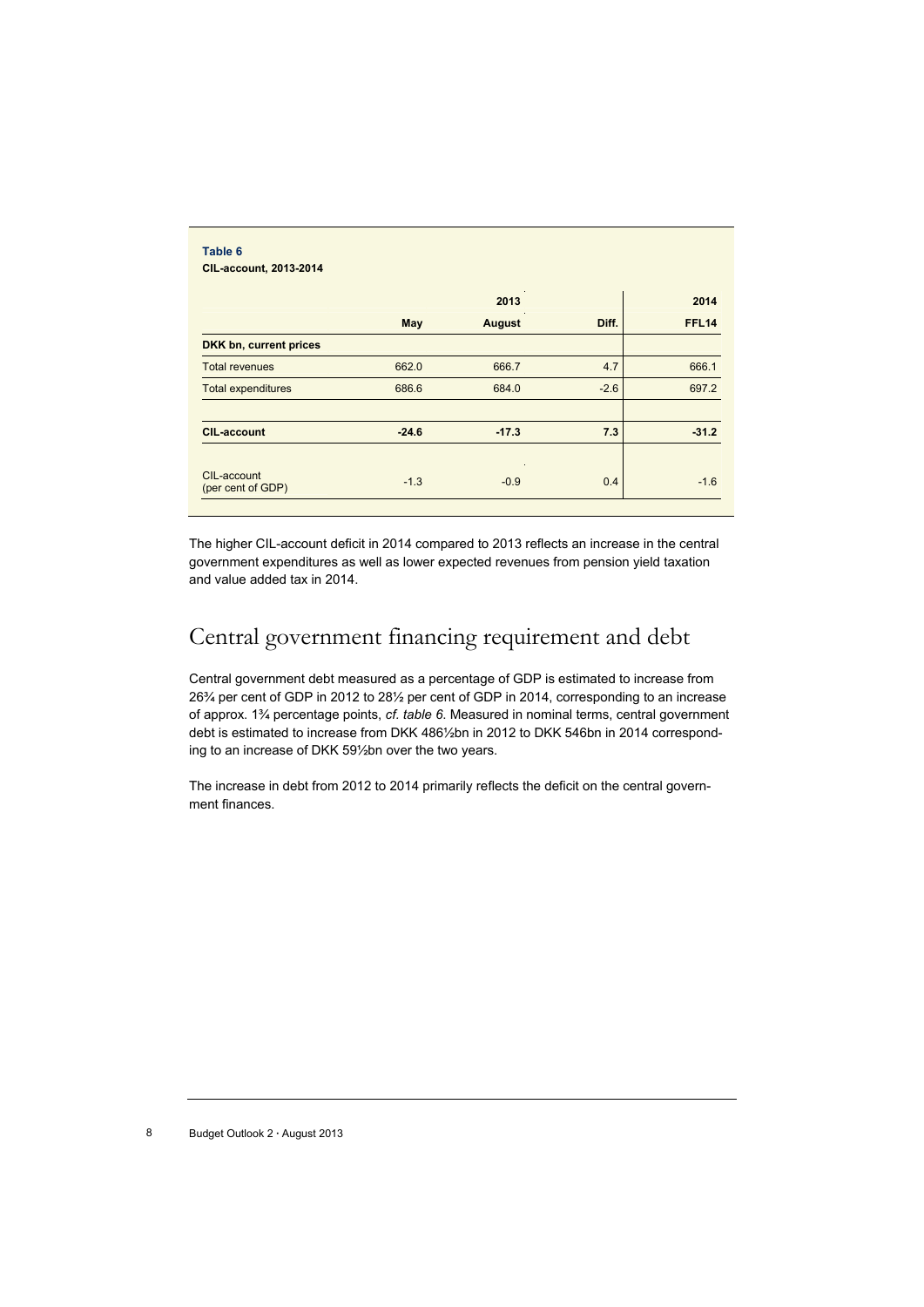| Table 6<br>Central government debt, 2012-2014                |          |          |          |                  |  |  |  |  |
|--------------------------------------------------------------|----------|----------|----------|------------------|--|--|--|--|
|                                                              | 2012     | 2013     | 2014     | Diff.<br>2012-14 |  |  |  |  |
| End of year nominal value, DKK bn<br>(current prices)        |          |          |          |                  |  |  |  |  |
| Domestic debt                                                | 667.3    | 661.4    | 676.0    | 8.7              |  |  |  |  |
| Foreign debt                                                 | 90.0     | 76.5     | 75.3     | $-14.7$          |  |  |  |  |
| The central government's account in Danmarks<br>Nationalbank | $-160.3$ | $-118.4$ | $-118.4$ | 41.9             |  |  |  |  |
| Fund holding of bonds <sup>1)</sup>                          | $-110.4$ | $-96.1$  | $-86.8$  | 23.6             |  |  |  |  |
| Central government debt DKK bn                               | 486.6    | 523.3    | 546.0    | 59.5             |  |  |  |  |
| Central government debt per cent of GDP                      | 26.7     | 28.3     | 28.6     | 1.9              |  |  |  |  |

1) The holdings of bonds by the funds, as well as their deposits in Danmarks Nationalbank, are included.

The annual change in central government debt (net of capital gains and borrowing) corresponds to the net balance. The difference between the net balance and the CIL-account reflects among other things cash flows and central government relending.

In 2013, the net financing requirement is estimated to amount to respectively DKK 32.3bn, *cf. table 7*. Compared to the estimate in May, this is a downwards adjustment of approx. DKK 5.5bn, reflecting primarily a lower deficit on the CIL-account.

In 2014 the net financing requirement is estimated to DKK 22%bn, based on the central government budget proposal for 2014.

| Table 7                                                               |         |         |         |              |
|-----------------------------------------------------------------------|---------|---------|---------|--------------|
| CIL-account and net financing requirement, 2012-2014                  |         |         |         |              |
|                                                                       | 2012    | 2013    |         | 2014         |
|                                                                       | Final   | May     | Aug.    | <b>FF114</b> |
| <b>DKK bn (Current prices)</b>                                        |         |         |         |              |
| <b>CIL-account</b>                                                    | $-75.7$ | $-24.6$ | $-17.3$ | $-31.2$      |
| <b>Total relending</b>                                                | $-7.7$  | $-8.2$  | $-12.2$ | 13.0         |
| Differences between posted revenues and<br>expenditures and cash flow | 1.8     | $-2.9$  | $-2.8$  | $-4.5$       |
| Net financing requirement (-net balance)                              | 81.6    | 35.7    | 32.3    | 227          |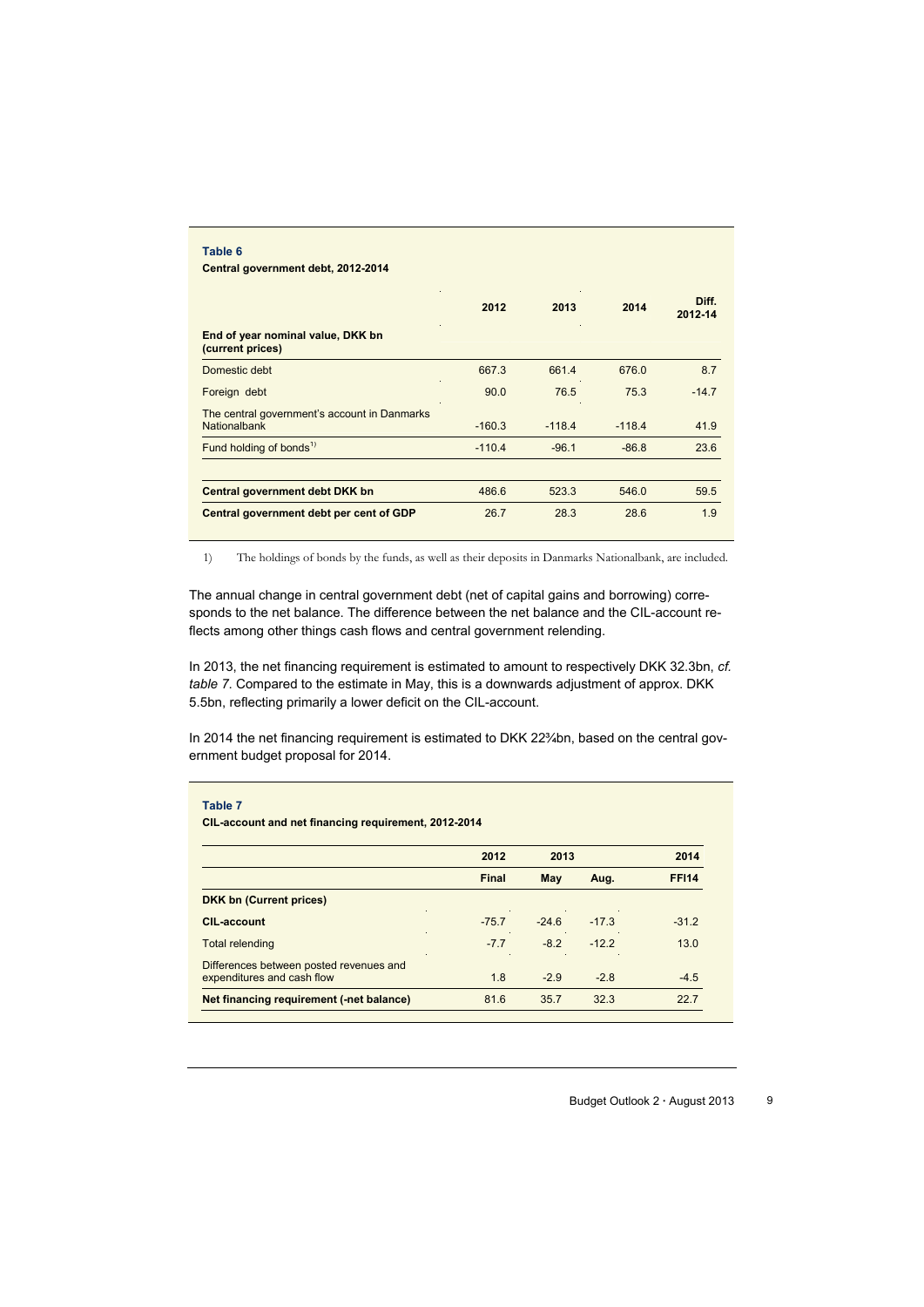The financing requirement is equivalent to the net financing requirement, which depends in particular on central government deficit, plus repayment of short and long term debt. The financing requirement can be met through borrowing or by drawing on the central government account.

The domestic financing requirement in 2013 is estimated to DKK 136bn, which is DKK 3 bn less than the May estimate, *cf. table 8*. In 2014, the domestic requirement is estimated to DKK 102bn. The lower estimate is due to among other things, a lower expected amount of outstanding treasury bills at the end of 2013.

| Table 8<br>Domestic financing requirement 2013 and 2014 |     |               |              |  |  |
|---------------------------------------------------------|-----|---------------|--------------|--|--|
|                                                         |     | 2013          |              |  |  |
| DKK bn                                                  | May | <b>August</b> | <b>FFL14</b> |  |  |
| Net domestic net financing requirement                  | 35  | 32            | 24           |  |  |
| Repayment of long term debt <sup>1)</sup>               | 59  | 59            | 48           |  |  |
| Repayment of treasury bills <sup>2)</sup>               | 45  | 45            | 30           |  |  |
| <b>Domestic financing requirement</b>                   | 139 | 136           | 102          |  |  |

1) Repayment of long term debt includes the net purchase of bonds by funds, net payments from currency swaps and acquisitions beyond the year.

2) Repayment of treasury bills corresponds to outstanding in the program at the beginning of the year.

The foreign financing requirement for 2013 is unchanged compared to the estimate in May, and the estimate remains DKK 25bn for 2013, *cf. table 9*. For 2014, the foreign requirement estimated is DKK 3bn larger, which is primarily due to larger repayments on the long-term debt of the central government.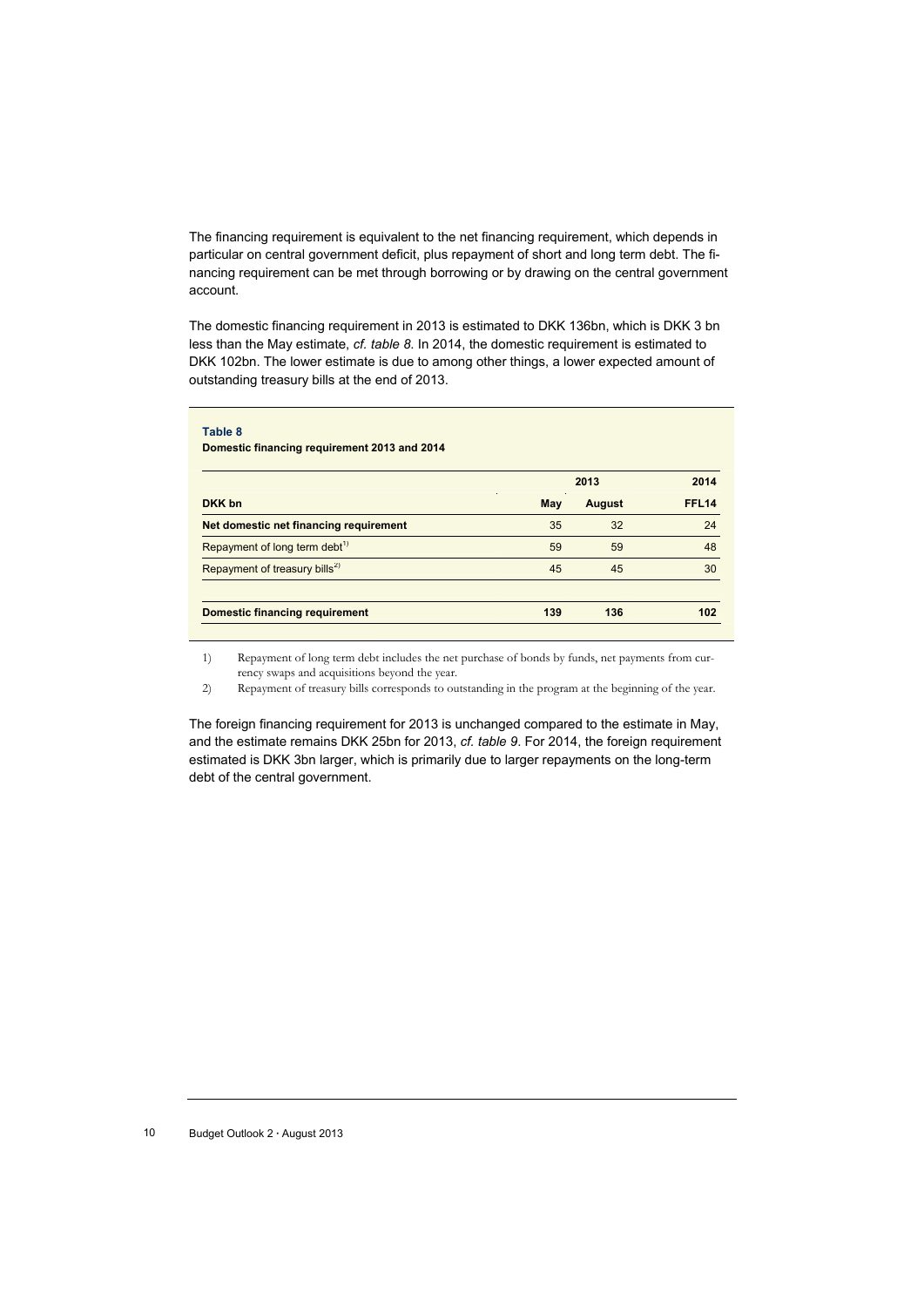#### **Table 9**

**Foreign financing requirement 2013 and 2014** 

|                                           |          | 2013          | 2014          |
|-------------------------------------------|----------|---------------|---------------|
|                                           | May      | <b>August</b> | <b>FFL14</b>  |
| DKK bn                                    |          |               |               |
| Net foreign net financing requirement     | $\Omega$ | $\Omega$      | $-1$          |
| Repayment of long term debt <sup>1)</sup> | 22       | 22            | 27            |
| Repayment of treasury bills <sup>2)</sup> | 2        | $\mathcal{P}$ | $\mathcal{P}$ |
| <b>Foreign financing requirement</b>      | 25       | 25            | 28            |

1) Repayment of long term debt includes the net purchase of bonds by funds, net payments from currency swaps and acquisitions beyond the year.

2) Repayment of treasury bills corresponds to outstanding in the program at the beginning of the year.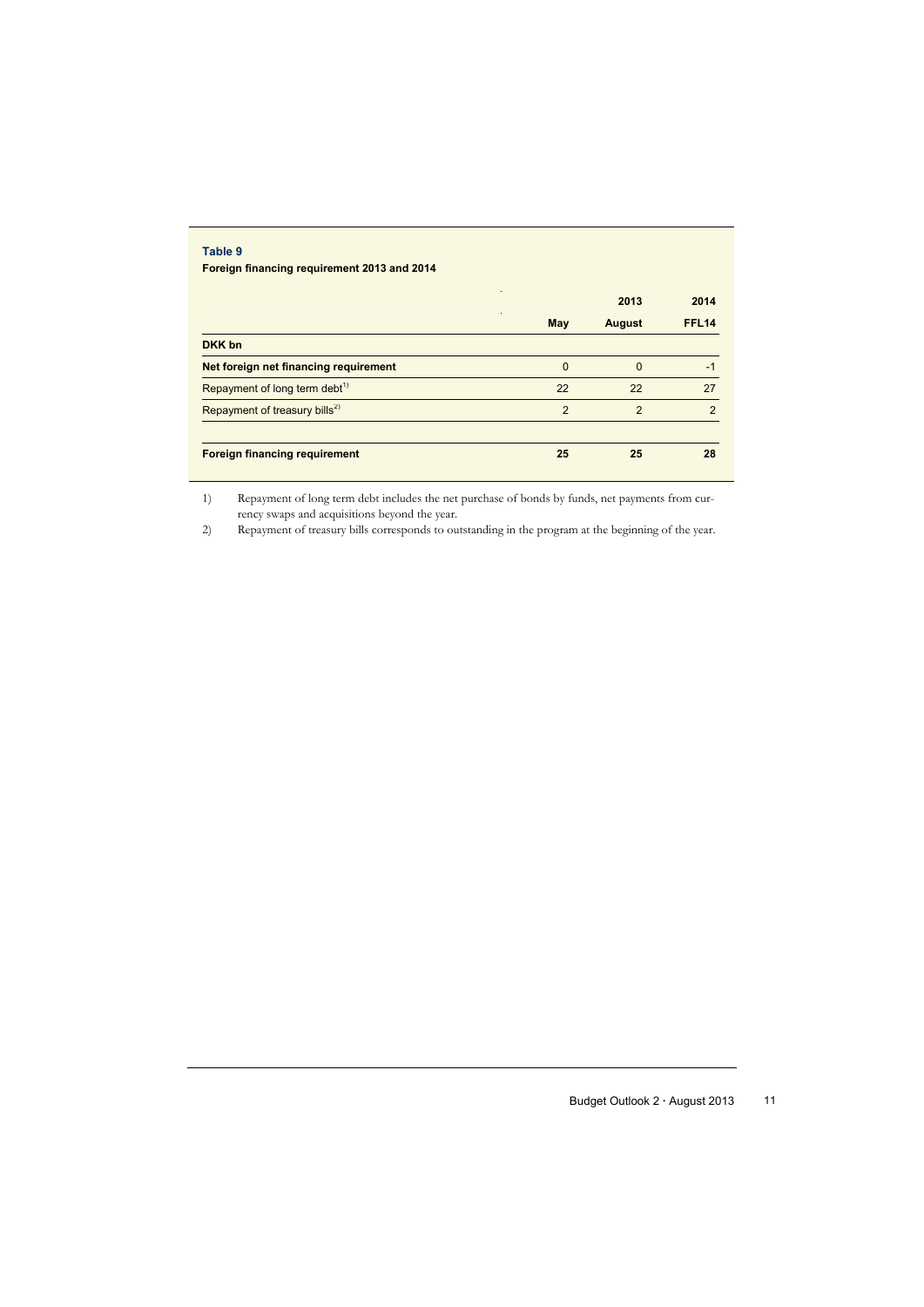### Annex 1

| Table A.1<br>General government finances, 2012-2014 |       |               |        |            |        |        |        |      |         |
|-----------------------------------------------------|-------|---------------|--------|------------|--------|--------|--------|------|---------|
|                                                     |       | 2012          |        |            | 2013   |        | 2014   |      |         |
|                                                     | May   | Aug.          | Diff.  | <b>May</b> | Aug.   | Diff.  | May    | Aug. | Diff.   |
| DKK bn<br><b>Current prices</b>                     |       |               |        |            |        |        |        |      |         |
| <b>Public consumption</b>                           | 520.1 | 521.6         | 1.5    | 529.5      | 529.2  | $-0.3$ | 539.3  | 538  | $-0.8$  |
| Income transfers                                    | 322.3 | 323.0         | 0.7    | 332.7      | 332.3  | $-0.3$ | 340.1  | 340  | 0.3     |
| Investment                                          | 43.4  | 44.7          | 1.3    | 40.7       | 40.7   | 0.0    | 41.8   | 44   | 2.3     |
| Interest expenditure                                | 36.4  | 36.4          | 0.0    | 34.3       | 34.4   | 0.1    | 31.7   | 31   | $-0.6$  |
| <b>Subsidies</b>                                    | 47.8  | 46.7          | $-1.1$ | 49.9       | 50.1   | 0.2    | 49.7   | 51   | 1.4     |
| Other expenditures <sup>1)</sup>                    | 91.3  | 90.2          | $-1.1$ | 63.5       | 63.8   | 0.3    | 63.2   | 64   | 0.4     |
| <b>Total expenditure</b>                            |       | 1061.2 1062.6 | 1.4    | 1050.6     | 1050.5 | $-0.1$ | 1065.8 | 1069 | 2.9     |
|                                                     |       |               |        |            |        |        |        |      |         |
| <b>Personal income</b><br>$\text{taxes}^{2)}$       | 376.1 | 374.7         | $-1.5$ | 414.9      | 413.8  | $-1.2$ | 428.6  | 426  | $-2.7$  |
| Labour market<br>Contributions                      | 81.7  | 81.7          | 0.0    | 83.0       | 82.7   | $-0.2$ | 85.1   | 85   | $-0.3$  |
| <b>Corporate taxes</b>                              | 55.5  | 55.6          | 0.1    | 55.2       | 56.0   | 0.8    | 57.8   | 38   | $-20.0$ |
| Pension yield taxation                              | 42.2  | 42.2          | 0.0    | 42.3       | 36.4   | $-5.9$ | 25.9   | 26   | 0.1     |
| <b>VAT</b>                                          | 181.6 | 181.6         | 0.0    | 183.7      | 184.5  | 0.8    | 189.3  | 189  | 0.2     |
| Vehicle registration tax                            | 13.8  | 13.8          | 0.0    | 13.8       | 14.7   | 0.8    | 14.2   | 15   | 1.0     |
| Other duties                                        | 109.3 | 109.6         | 0.3    | 111.6      | 111.6  | 0.0    | 112.9  | 113  | 0.5     |
| Other taxes $^{3)}$                                 | 17.0  | 16.5          | $-0.5$ | 16.3       | 15.8   | $-0.5$ | 16.6   | 16   | $-0.5$  |
| Interest revenues                                   | 28.1  | 28.3          | 0.2    | 29.8       | 26.9   | $-2.8$ | 26.4   | 22   | $-4.5$  |
| <b>Gross operating</b><br>surplus                   | 35.5  | 35.5          | 0.0    | 36.3       | 36.2   | $-0.1$ | 37.1   | 37   | $-0.2$  |
| Other revenues <sup>4)</sup>                        | 45.0  | 45.7          | 0.7    | 40.7       | 40.7   | 0.0    | 40.7   | 63   | 21.8    |
| <b>Total revenue</b>                                | 985.8 | 985.1         | $-0.7$ | 1027.7     | 1019.4 | $-8.3$ | 1034.7 | 1030 | $-4.6$  |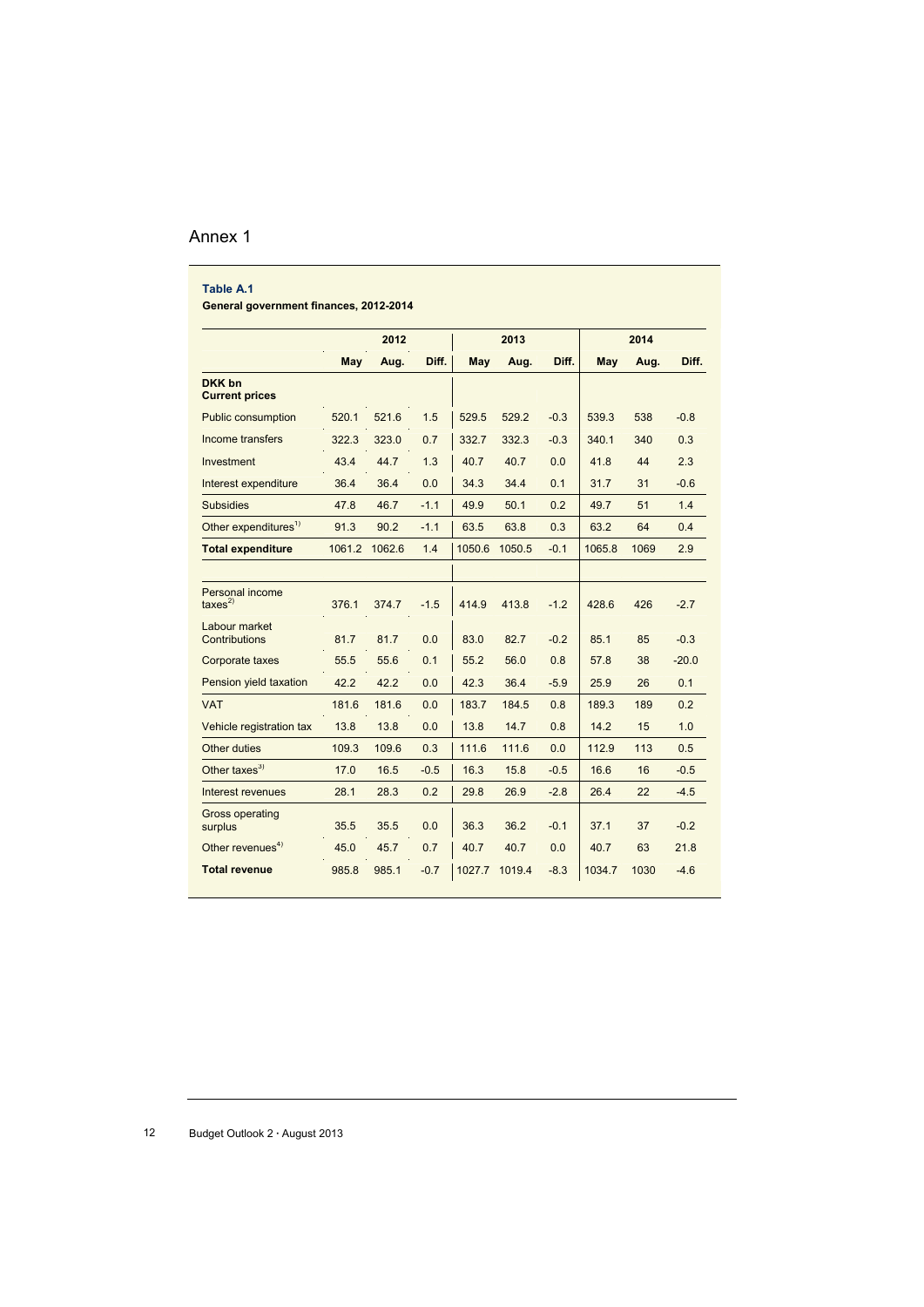#### **Table A.1 (continued) General government finances, 2012-2014**

|                                                     |         | 2012    |        | 2013       |         |        | 2014    |         |        |
|-----------------------------------------------------|---------|---------|--------|------------|---------|--------|---------|---------|--------|
|                                                     | May     | Aug.    | Diff.  | <b>May</b> | Aug.    | Diff.  | May     | Aug.    | Diff.  |
| DKK bn<br><b>Current prices</b>                     |         |         |        |            |         |        |         |         |        |
| <b>General government</b><br>budget balance         | $-75.4$ | $-77.5$ | $-2.1$ | $-23.0$    | $-31.2$ | $-8.2$ | $-31.1$ | $-38.5$ | $-7.4$ |
| Net interest<br><b>Expenditure</b>                  | 8.3     | 8.1     | $-0.2$ | 4.6        | 7.5     | 2.9    | 5.2     | 9       | 3.9    |
| General government<br>primary balance <sup>5)</sup> | $-67.1$ | $-69.4$ | $-2.3$ | $-18.4$    | $-23.7$ | $-5.3$ | $-25.8$ | $-29$   | $-3.6$ |

Note: The specification of total public expenditures and revenues deviates from the specification from Statistics Denmark. Total public expenditures reflect public consumption, which includes revenues from sales and calculated depreciation expenditure, and total revenues include calculated depreciation. The specification of public expenditure from Statistics Denmark does not include public sales, which are included in total revenues, and calculated depreciation is not included in public expenditures and revenues in the specification from Statistics Denmark.

1) Other expenditures include capital transfers, transfers to the Faroe Islands and Greenland and Danish EU-contributions.

2) Personal income taxes include withholding taxes, tax on imputed income from owner occupied dwellings, specific taxes from households, tax on estates of deceased persons and other personal taxes.

3) Other taxes include social security contributions (labour market supplementary pension scheme contributions. unemployment insurance contributions and early retirement contributions).

4) Other revenues include profits from public enterprises, current and capital transfers from other domestic sectors and EU, and imputed (calculated) revenues such as contributions to civil servants' earned pension.

5) The general government primary balance states the balance of the general government finances before net interest expenditures.